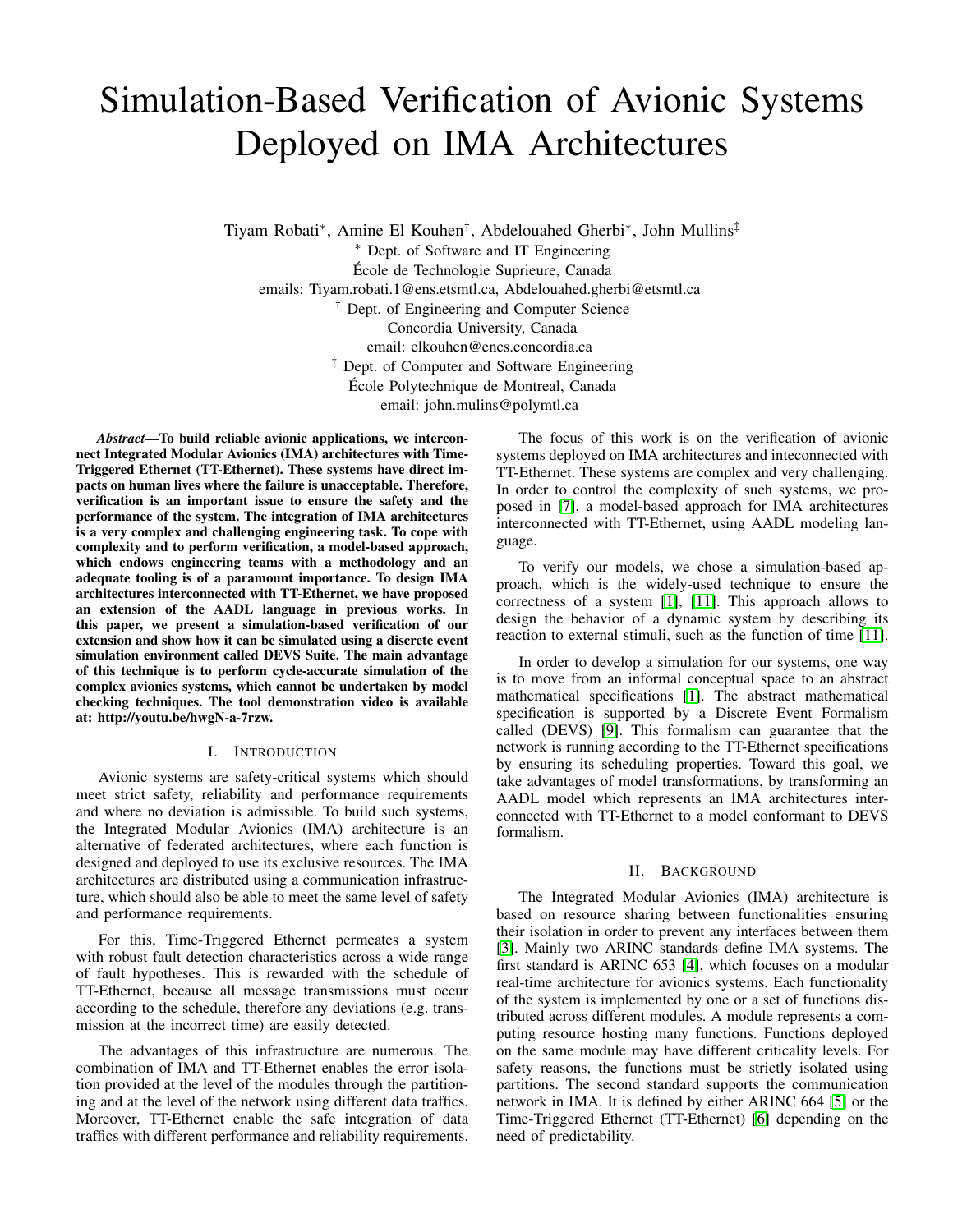TT-Ethernet extends the Ethernet IEEE standard 802.3x, in order to support time-triggered services. Therefore, TT-Ethernet establishes a system-wide time base, implemented through a clock synchronisation of the end systems and switches. TT-Ethernet consists of three different types of traffic, which enable supporting distributed avionic applications with different performance and reliability requirements. Namely: Time-Triggered (TT) traffic, Rate-constrained (RC) traffic and Best-Effort (BE) traffic. Each of these traffics has specific characteristics, which are out of the scope of this paper.

AADL is a standard architecture description language (SAE Standard AS5506) [\[2\]](#page-3-8). Which provides an extensible core language with a precise semantics. AADL has been extended to support the modeling of IMA with an Annex for ARINC 653 [\[4\]](#page-3-5). This extension is one of the reason that we choose AADL as the modeling language in our work. We have presented in previous works an extension for AADL to support the modeling of IMA architectures interconnected using TT-Ethernet. This work supports the networking aspects of IMA architecture, where the conceptual elements ARINC 653 has been presented by ARINC 653 annex [\[4\]](#page-3-5). In particular, we present a metamodel for the domain of IMA and TT-Ehernet. We provide a concrete textual syntax based on this metamodel, which enables the system engineers to describe a full IMAbased systems using TT-Ethernet.

In order to simulate and analyse an AADL model, some tools have been proposed such as *cheddar* [\[17\]](#page-3-9). This tool cannot support the schedulability of TT-Ethernet nor the specification of specific behaviors of simulated systems. For this, we chose the DEVS formalism [\[12\]](#page-3-10) that provides a rigorous common basis for discrete-event and continuous-time modeling and simulation [\[16\]](#page-3-11). It is presented as an extension to Finite State Automata. It allows describing the behavior of system in two levels, which are *atomic* DEVS and *coupled* DEVS. The behavior of a discrete-event system is described with *atomic* DEVS, which uses Finite State Automata to produce output event from the reaction to input event. A *coupled* DEVS represents overall system as a network of coupled components. These components can be *atomic* DEVS or *coupled* DEVS in their own right [\[12\]](#page-3-10).

The metamodel of DEVS is built on top of Eclipse Modeling Framework (EMF) and DEVS formalism [\[1\]](#page-3-1). Knowing that our previous tooling set is also built on top of the Eclipse ecosystem [\[2\]](#page-3-8), our motivation to chose DEVS was mainly for interoperability purposes.

DEVS metamodel is divided into structural and behavioral parts where both of them should be defined for atomic and coupled models. The metamodel of DEVS considers formal DEVS models as well as their simulation models developed for given simulator [\[1\]](#page-3-1). DEVS simulation environment is a simulation environment for hierarchical and parallel DEVS models [\[10\]](#page-3-12).

#### III. PROPOSED APPROACH

Figure [1](#page-1-0) illustrates the overall architecture of our framework. This approach takes advantage of model transformation where a set of target model is automatically generated from a set of source model.



<span id="page-1-0"></span>Fig. 1. Overall Architecture

In our case, the source model is an AADL model that represents IMA architecture interconnected with TT-Ethernet. This model is conformed to the metamodel of AADL-TTEthernet presented in our previous work [\[7\]](#page-3-0). The metamodel of IMA architecture interconnected by TT-Ethernet captures the main concepts and characteristics of the Time-Triggered Ethernet and describes the structural aspect of a distributed IMA architecture with it. It aims to explain all the concepts specified by this standard. The global information about the network elements and the underlying implementation is described in Figure [2.](#page-1-1)



Fig. 2. Overview of AADL-TTEthernet metamodel

<span id="page-1-1"></span>• *Schedulable resources* represents all the elements, which uses the network scheduler. These resources can be the partitions hosted by module, the data transferred through the network for example Frames. Partition is a group of time slices in a major frame (MAF) on a module. According to ARINC 653 standard [\[4\]](#page-3-5), each function executes periodically within a

partition where it is isolated from all others sharing the core module. Frame is a unit of transmission, a data packet of fixed or variable length, encoded for digital transmission over a communication link.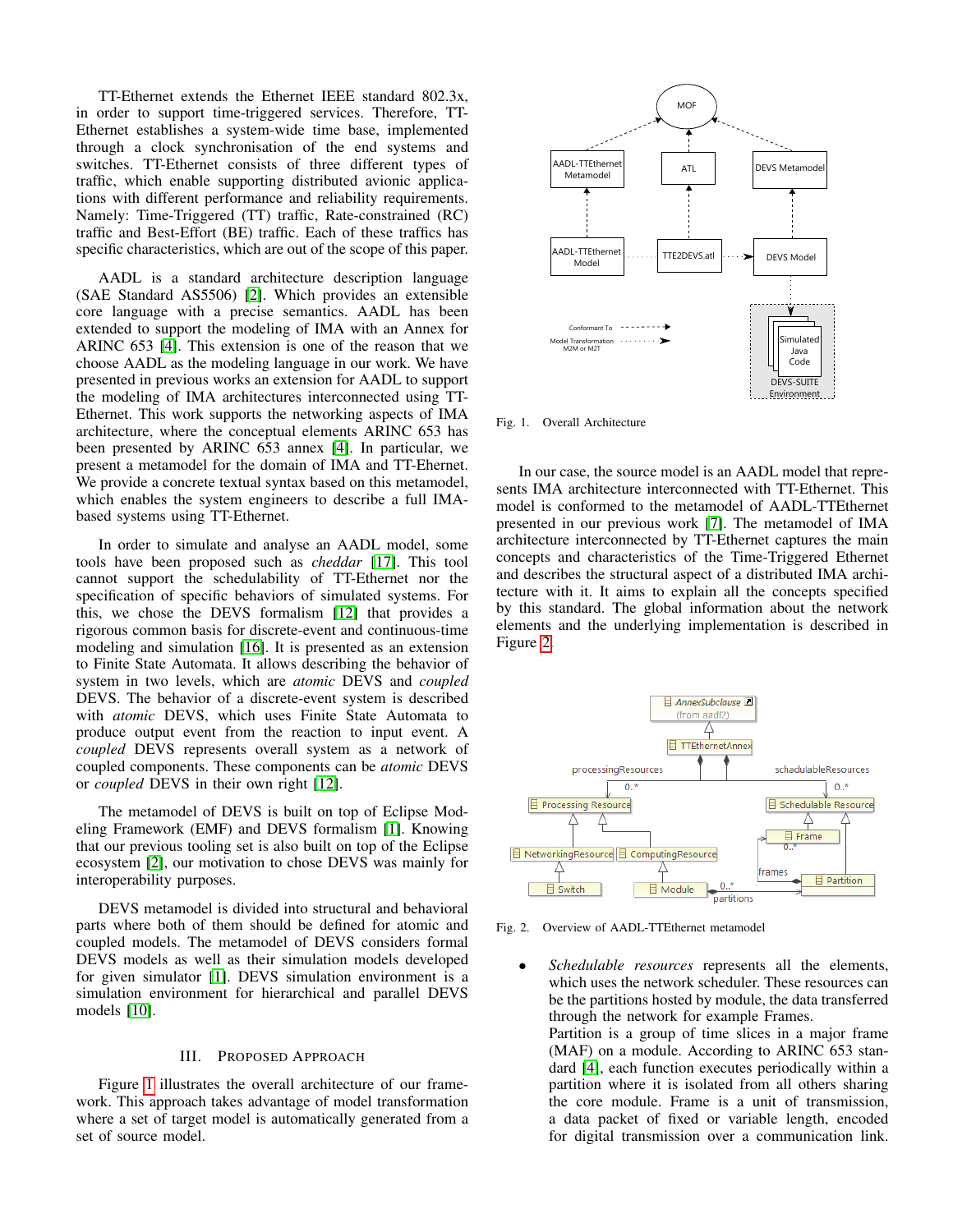Considering its order of priority, a frame could be *Protocol Control Frame* (PCF), *Time Triggered (TT)* frame, *Rate Constraint (RC)* frame or *Best Effort (BE)* frame.

• *Processing Resources* represents active hardware components in a network. All processing resources have *features* that can be parameters, access to physical buses or ports (i.e. interfaces for frames inputs and outputs). A processing resource can be *Networking Resources* such as *Switches* or *Computing Resources* such as *Modules*.

The next step consists of transforming an AADL-TTEthernet model to a DEVS model according to some transformation rules written in the ATL language. The execution environment for ATL is provided by Eclipse framework [\[8\]](#page-3-13). The target model, provided by ATL transformation, is an intermediate model that can be used in the future to perform directly the model simulation realized by DEVS simulation environment.

The target metamodel is the metamodel of DEVS. The simplified version of this metamodel is described in Figure [3.](#page-2-0) *eAtomic* and *eCoupled* are the main classes of DEVS metamodel. The atomic and coupled models perform a simulation model. The simulation models implement abstract models. Every component in the system that includes a behavior is implemented as an atomic model where the Finite State automata of this specific behavior is defined. A coupled DEVS model contains all its sub-components, that can be either atomic or coupled. For the letter, it describes the way of coupling them together. For that, *eCoupling* classes of DEVS metamodel are used. They support the internal connection between the subcomponents of a coupled model as well as the connectivity of other coupled models. More details about this metamodel can be found in [\[1\]](#page-3-1).



<span id="page-2-0"></span>Fig. 3. DEVS metamodel

The DEVS model resulted from the transformation step represents an IMA architecture interconnected with TT-Ethernet using AADL that refined with DEVS model formalism. The behaviors of that model is added into its implementation to provide the simulatable model for DEVS simulation environment. We use Acceleo [\[13\]](#page-3-14), to generate the java code from the DEVS model. Acceleo is a pragmatic implementation of the MOF Model to Text Language (MTL) standard [\[13\]](#page-3-14). Finally, the Java code corresponding to our DEVS model, is loaded and simulated by means of DEVS simulation environment. In the following section we present a case study that demonstrates the feasibility and efficiency of our approach as well as its implementation details.

## IV. SIMULATION OF THE NAVIGATION & GUIDANCE SYSTEM



<span id="page-2-1"></span>Fig. 4. The Navigation & Guidance system

This example is a simplified navigation and guidance system, which is one of the safety-critical function in IMA architecture [\[14\]](#page-3-15). Figure [4](#page-2-1) depicts this example which is composed of four modules and two switches. The *Autopilot* (AP) module elaborates flight command to reach a defined attitude (the attitude is defined by the next way-point of the flight plan), the *Multifunction Control Display Unit* (*MCDU*) presents an interface between the system and crew. The *Flight Management* (*FM*) sends periodically to *AP* the next waypoint*(pos)* to reach. The *Flight Warning* (*FW*) reports to *MCDU* the equipment status *(sens-stat)*. The last module which is *Anemometer* (*Anemo*) computes and broadcasts speed (M) and attitude (Z) to *AP*.

We assume that Z and M are two critical parameters in this example and encapsulated in TT frames. They are transmitted in two distinct frames, by  $VL_1$  from *Anemo* which is the partition of module 1, to *AP* which is the only partition of module 4, via  $SW_1$  and  $SW_2$ . The AADL-TTEthernet model and its corresponding DEVS model, are depicted in Figure [5.](#page-2-2)

| Ю |    | platform:/resource/AADLTTE2DEVS/Models/SourceModel.aadltte   |
|---|----|--------------------------------------------------------------|
|   |    | ← TT Ethernet Annex                                          |
|   |    | ⊿ → Module Module1                                           |
|   |    | ← Partition Anemo                                            |
|   |    | $\Leftrightarrow$ Partition FW                               |
|   |    |                                                              |
|   |    | ← Partition AP                                               |
|   |    | ⊿ → Module Module3                                           |
|   |    | ← Partition MCDU                                             |
|   |    | ⊿ → Module Module4                                           |
|   |    | $\triangle$ Partition FM                                     |
|   |    | ♦ Switch SW1                                                 |
|   |    | ♦ Switch SW2                                                 |
|   |    | platform:/resource/AADLTTE2DEVS/Models/TargetModel.devsModel |
|   |    | ▲ ← eCoupled Module1                                         |
|   |    | → eAtomic Anemo                                              |
|   |    | ← eAtomic FW                                                 |
|   |    | ⊿ ◆ eCoupled Module2                                         |
|   |    | ← eAtomic AP                                                 |
|   |    | ⊿ ◆ eCoupled Module3                                         |
|   |    | ← eAtomic MCDU                                               |
|   |    |                                                              |
|   |    | ⊿ ◆ eCoupled Module4                                         |
|   |    | ← eAtomic FM                                                 |
|   |    | ← eAtomic SW1                                                |
|   | 45 |                                                              |

<span id="page-2-2"></span>Fig. 5. TT-Ethernet Model (top) and the corresponding DEVS model (bottom)

In the next step we produce the corresponding Java code of the target model using Acceleo [\[13\]](#page-3-14). Then, we add the behavior of IMA architecture interconnected with TT-Ethernet